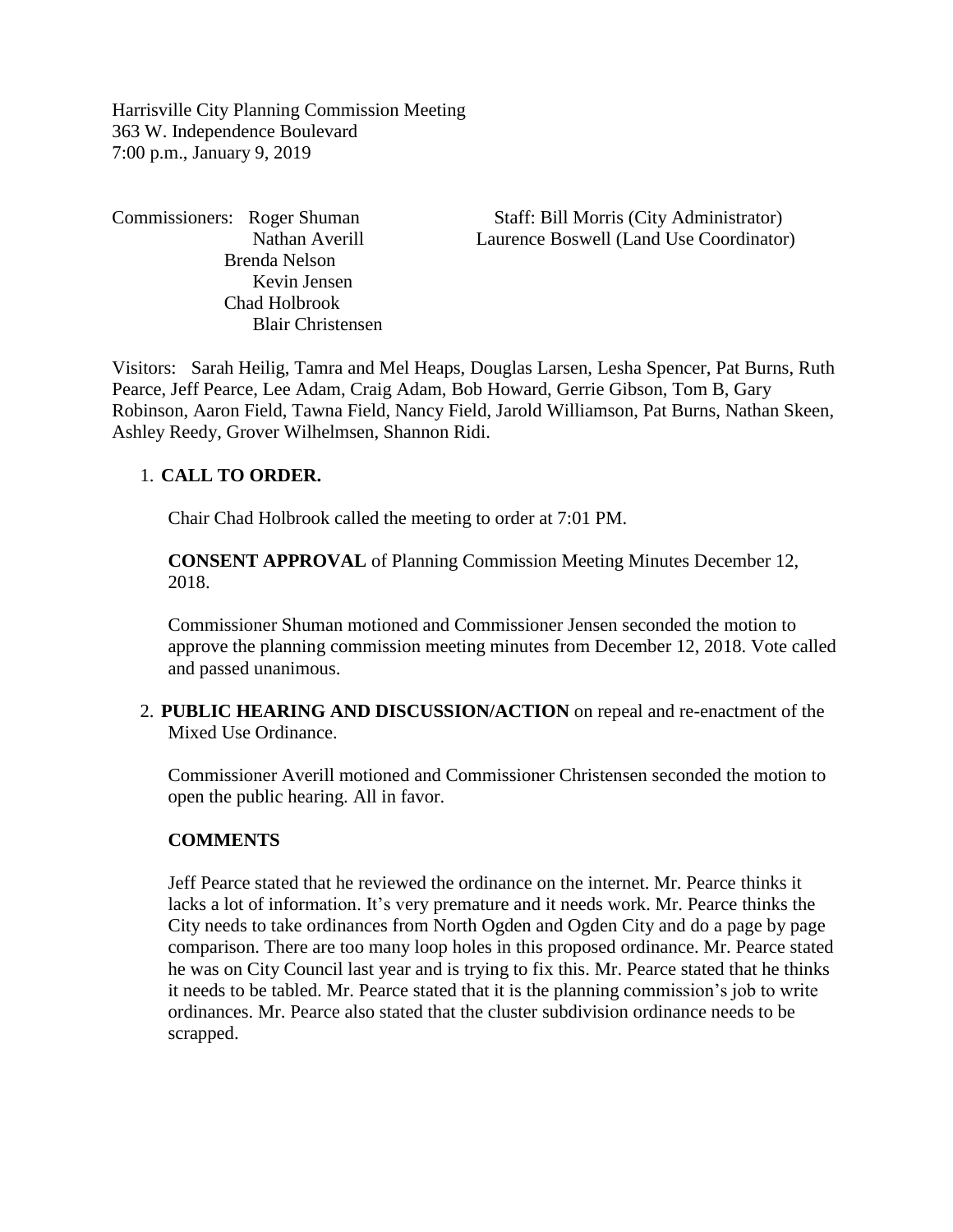Sarah H. stated that she lives south of the golf course. She asked the planning commission to not re-enact or enact the mixed use ordinance. Sarah wants the golf course to be left alone. Sarah has made several calls and met with City staff member Laurence Boswell to get as much information as possible about development on the golf course. Sarah requested that the beautiful open space remain. Sarah would like to see the golf course turned into a park, equestrian trail, something that residents can use.

Gary Robinson requested that Bill Morris make a few comments before the planning commission receives more public comments.

Sarah H. asked about the mention of an R-1-6 zone in the mixed use ordinance.

Commissioner Averill stated that the City does not have an R-1-6 zone, so there are no regulations for that type of zoning.

Ashley Reedy stated that when she saw the golf course up for sale, she panicked. She loves the wildlife towards the back of the golf course. She also likes that there is not traffic behind her house. Ashley is worried that if multifamily homes are developed on the golf course, that there will be an increase in traffic and she will want to leave the house she is currently living in. Ashley stated that another option for the golf course could be single family homes. Ashley loves living in North Ogden and bordering Harrisville. She does not like the idea of the golf course being developed.

Chair Holbrook stated that he is grateful for all the feedback and that nothing is set in stone.

Melvin Heaps asked if there are other parcels around the City that are developable.

Chair Holbrook stated that there are other parcels in Harrisville that are still developable.

Commissioner Shuman stated that other than the golf course, the City has about 110 acres elsewhere to develop.

Ashley Reedy made a comment stating that the development of the golf course would also impact nearby schools. A lot of the elementary schools are already busy.

Deborah Adam stated that when she moved to Harrisville she loved the golf course. She wants to see the golf course and park systems connect. Mrs. Adam also stated that she can see the golf course used for residential homes, but not for businesses.

Chair Holbrook closed the public hearing.

## **DISCUSSION**

Bill Morris stated that the mixed use ordinance was requested to be amended because of previous problems. The City hired Doug Larsen to create this ordinance and fix a few things.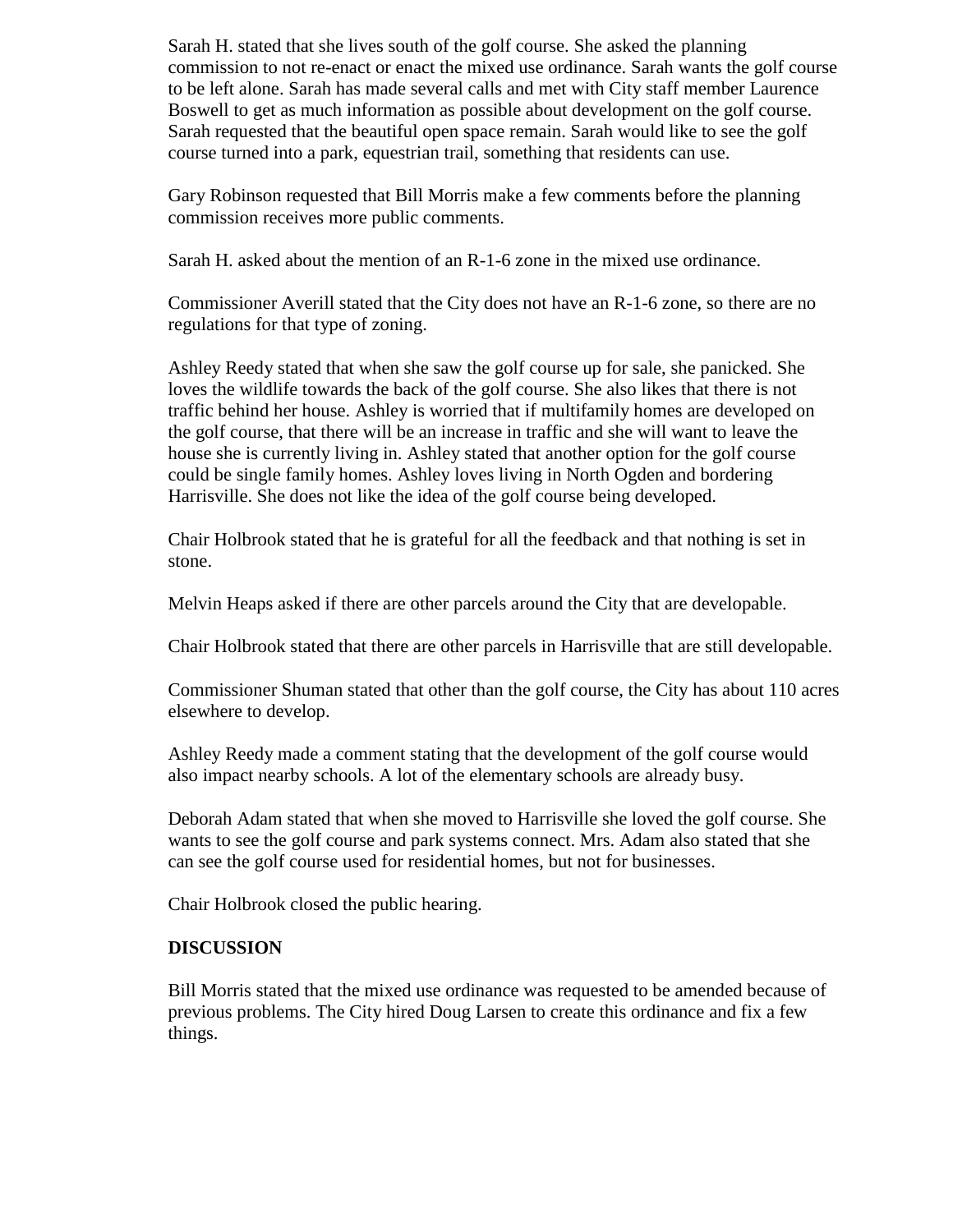Doug Larsen, representing Elevate Consulting, stated that the mixed use ordinance is not specific to the golf course. However, the golf course is a huge asset to the City, and if the City plans on developing the golf course, it will need a specific plan. Mr. Larsen stated that he is an economic developer and is an advocate of open space. Mr. Larsen is working on creating a mixed use ordinance that will be specific to certain areas or lands in the City. A lot of the language in the mixed use ordinance comes from Ogden City's mixed use ordinance, and other states like Colorado. The purpose of the mixed use zone is to allow development or redevelopment within the City. This includes higher residential and commercial development that creates community. Mr. Larsen recommends that the current zoning standards be updated. Mr. Larsen also suggested that the mixed use ordinance should have a list of businesses and sites that are not allowed. This will give developers a clear vision of what they can or cannot develop in a mixed use zone. Mr. Larsen also stated that he would like to see the private sector bring their creative ideas to the table and give the City control through a development agreement.

Chair Holbrook asked how the mixed use ordinance could benefit Harrisville City.

Mr. Larsen explained that by having a mixed use ordinance, Harrisville is telling the developing world that there is a business plan for the City. It will help draw developers to the City and help the City grow. Mr. Larsen also stated that the golf course is minutes away from I-15 and right off HWY 89, making it a hot spot for development. If the City has a business plan in place, then the City can choose what type of development will go in.

Commissioner Averill stated that the City does not have an R-1-6 zone.

Mr. Morris explained that the R-1-6 zone is mentioned in the original Harrisville ordinance. The City wants to get rid of this type of zoning and create the mixed use ordinance. The golf course has come to the City and said they cannot sustain themselves financially. Mr. Morris said that if the City wants to keep the golf course open space, then the City would have to buy out the golf course and bond with the residents, raising property taxes. Mr. Morris suggest tabling the agenda item. If people have comments, they can email City staff member Laurence.

Commissioner Shuman stated that while he has been on planning commission, he has seen developers come in for mixed use. Commissioner Shuman suggested that the City define exactly what they want based off feedback from residents.

### **MOTION**

- 3. Commissioner Averill and Commissioner Shuman seconds to table the repeal and reenactment of the Mixed Use Ordinance. Vote called and passed unanimous.
- 4. **PUBLIC HEARING AND DISCUSSION/ACTION** on repeal and re-enactment of Chapter 11.16 entitled Cluster Subdivision Ordinance.

Mr. Morris stated that the City wants to put a pending ordinance in place so that Planning Commission can work on updating the cluster subdivision ordinance the next couple of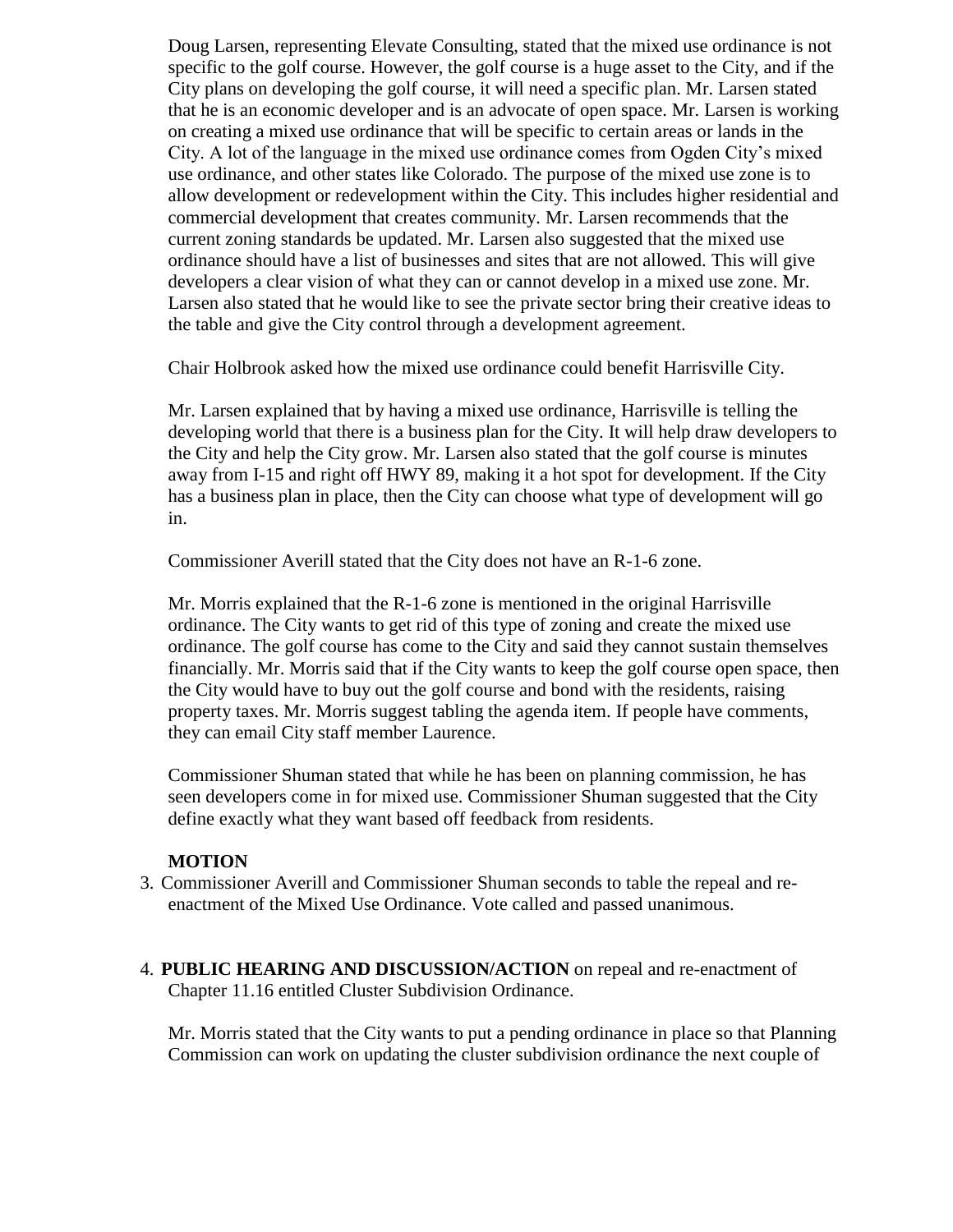months. This will prevent developers coming in and creating loop holes. Mr. Morris asks the planning commission what they would like to see in the cluster subdivision ordinance. Mr. Morris also stated that Doug Larsen will be helping to revise the cluster subdivision ordinance.

Mr. Larsen stated that the purpose of the meeting tonight is to bring these ordinances before the planning commission and public and receive comment, but not do anything permanent. Mr. Larsen feels that the purpose of the cluster subdivision ordinance should not be to save on infrastructure cost. Mr. Larsen believes the City can combine some of the concepts of the cluster subdivision with the mixed use ordinance. The cluster subdivision should maintain some type of open space. The cluster subdivision can also have bonus densities to entice developers, however; the planning commission should be very articulate about the densities and how the function.

Mr. Morris stated that he knows some communities that mandate clustering in certain zones and mandates open space. For example, if there is an acre of land, then the city would mandate that development is only on half of the acre, and the rest is left open space. Mr. Morris wants planning commission to table this agenda item. He just wants comments and ideas from the commissioners and public.

### **COMMENTS**

Gary Robinson stated that the planning commission should have visual aids to help explain things, like a cluster subdivision so the public can make a conscious decision. Most laws are written by attorneys. They are interpreted by attorneys. They are not written by the common person. They should be written by the common person.

Sarah H. asked if the cluster subdivision is specific to multi-use dwellings or single family homes.

Mr. Larsen states that the final draft of the ordinance will clarify those specifications.

Chair Holbrooke stated that the commission is just gathering information and invited anyone else up to the pulpit for additional concerns.

Aaron Field asked if there is a specific area that a cluster subdivision exists.

Mr. Morris stated that no, not right now. The City recently turned down a cluster subdivision application.

Aaron Field asked if this is just a discussion for the future.

Chair Holbrook stated that yes, this is a discussion for the future and helping protect the City.

Heidi Ferguson stated that she was really excited to see Doug because he's done a lot of work for other cities. She stated that change is coming and nobody wants things in their backyard. Ms. Ferguson also stated that she has 1100 N in her backyard. She is in favor of Mr. Larsen's help as well as the planning commission's help to move forward in the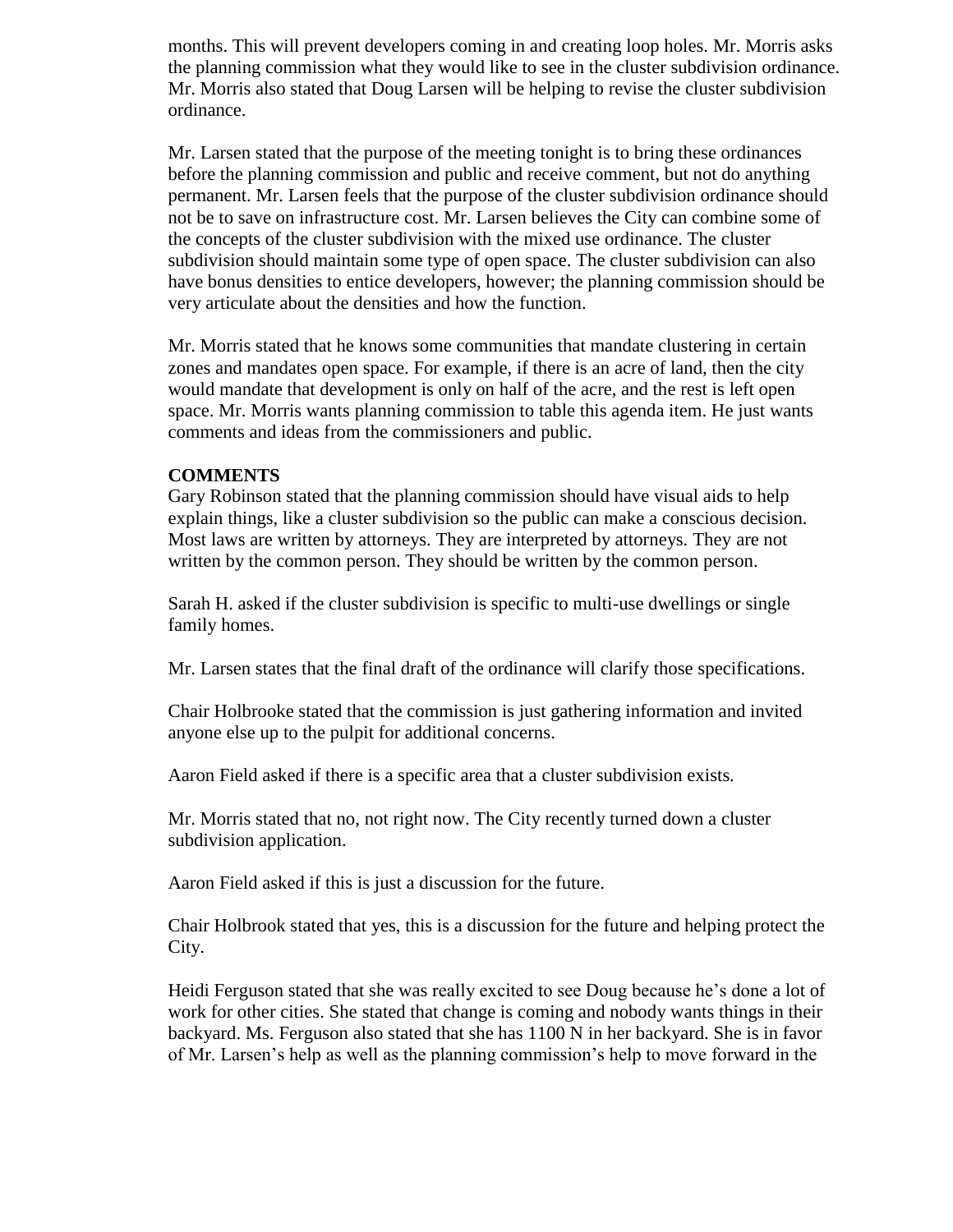City. Ms. Ferguson wants to see the City be smarter about development. The City needs to move forward, embrace the change and be smart about things like the mixed use ordinance and cluster subdivision ordinance.

Chair Holbrook closed the public hearing.

## **DISCUSSION**

Commissioner Averill stated that the cluster subdivision ordinance can be used in the golf course instead of mixed use ordinance.

Mr. Morris stated that although that is possible, the City needs to keep some of the frontage off HWY 89 dedicated to commercial sites.

# **MOTION**

Commissioner Nelson motions and Commissioner Christensen seconds to table the repeal and re-enactment of Chapter 11.16 entitled Cluster Subdivision Ordinance. Vote called and passed unanimous.

5. **PUBLIC HEARING AND DISCUSSION/ACTION** on amendment to Section 11.20.250 entitled Recreational and Utility Vehicles Ordinance.

Mr. Morris reported that the City has had several complaints about people living in trailers. Usually these people are drug dealers and transients. The current ordinance says that people can live in trailers for 5 days, but does not specify if that has to be consecutive days or not. The City lost a trial due to the lack of clarity in the ordinance. Mr. Morris stated that he wants the ordinance to state that no one can live in trailers, period. The ordinance will let people park trailers on one (1) acre lots, but not live in them.

Commissioner Averill stated that he has a trailer that he lives in sometimes on his property. Commissioner Averill does not want to make it illegal for him to stay in his trailer. Commissioner Averill suggested that the ordinance state that someone cannot live in a trailer for five (5) days in the course of thirty (30) days.

Mr. Morris stated that the problem are drug users staying in trailers on properties. The City does not want drug users. Also, the City does not allow RV's to be stored on lots smaller than an acre.

Commissioner Averill asked about people who own trailers on smaller lots.

Mr. Morris stated that the planning commission is free to change that part of the ordinance if desired.

## **COMMENTS**

Gary Robinson stated that this is a tax issue. Motor homes and travel trailers are taxed so they can be lived in. If the City takes that right away, then the City will need to take it to the state. If the City passes this ordinance, it will affect everyone.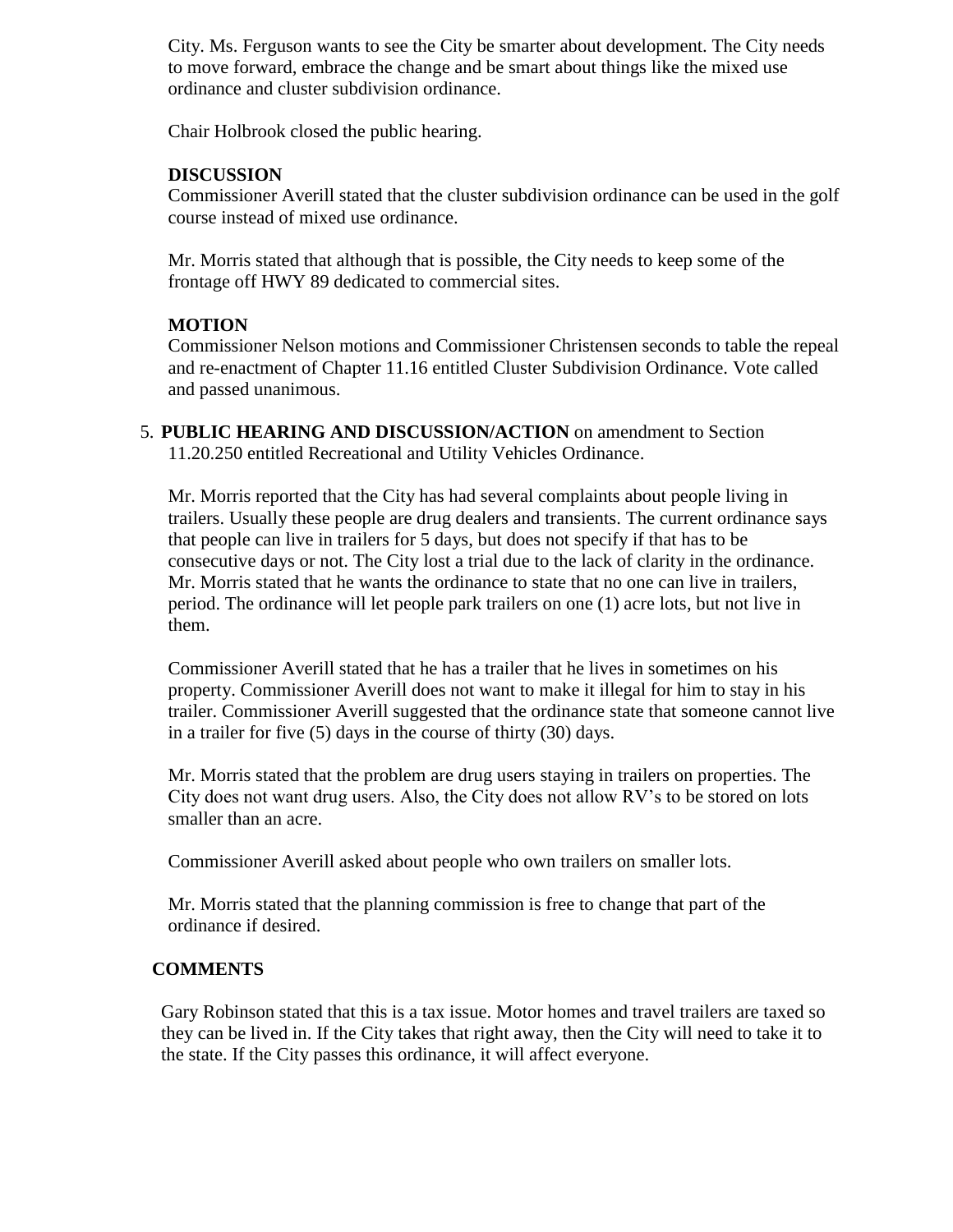Mr. Morris disagreed with Gary Robinson's comment. The City is given broad police powers. Mr. Morris has been asked by residents to remove drug users. Mr. Morris would like to create an ordinance that bans drug users from staying in the trailers. This ordinance is not targeted at non-drug users. If the ordinance is not fixed, then Mr. Morris cannot help prevent drug and transients from living in trailers.

Ruth Pearce stated that the ordinance does not prevent residents from parking their trailer, they just cannot live in them. Mrs. Pearce also stated that there are some spelling errors in the utility section and needs to be revised.

Jeff Pearce commented that a lot of people store trailers on City streets for weeks. The City needs to fix it.

Mr. Morris stated that there are other laws that prohibit trailers staying on city streets for too long.

Grover Wilhelmsen commented that if there are families that have sons and daughters that live in their trailer, then the land use becomes a multi-family dwelling which violates the City ordinance.

Chair Holbrook closed the public hearing.

### **DISCUSSION**

Mr. Morris stated that section 3 seems to be the issue. He suggests that planning commission rewrite it now and submit to City Council.

Commissioner Averill stated that he has a problem with the 5 day limit being removed. He thinks it should say no one should live in a trailer for more than 5 days within a 30 day period. Commissioner Averill stated that that would be enforceable.

Mr. Morris stated that according to the judge that does not work in the court of law. It is hard to find a witness to testify that someone has lived in a trailer for 5 days.

Craig Adam suggested that the City has an online permit system. Anyone not registered online will be staying in a trailer illegally.

Mr. Morris added to the ordinance. He wrote that a 5 day use permit may be obtained from the City, not to exceed 5 days, within a 30 day period.

## **MOTION**

Commissioner Nelson motions and Commissioner Jensen seconds to recommend the amendment to Section 11.20.250 entitled Recreational and Utility Vehicles Ordinance to City Council with the written corrections. Vote called and passed unanimous.

6. **PUBLIC HEARING AND DISCUSSION/ACTION** on application to amend the General Plan from low density to medium density and Zoning Map from RE-15 (Residential) to R-1-10 (Residential) for a property located at 217 East Larsen Lane.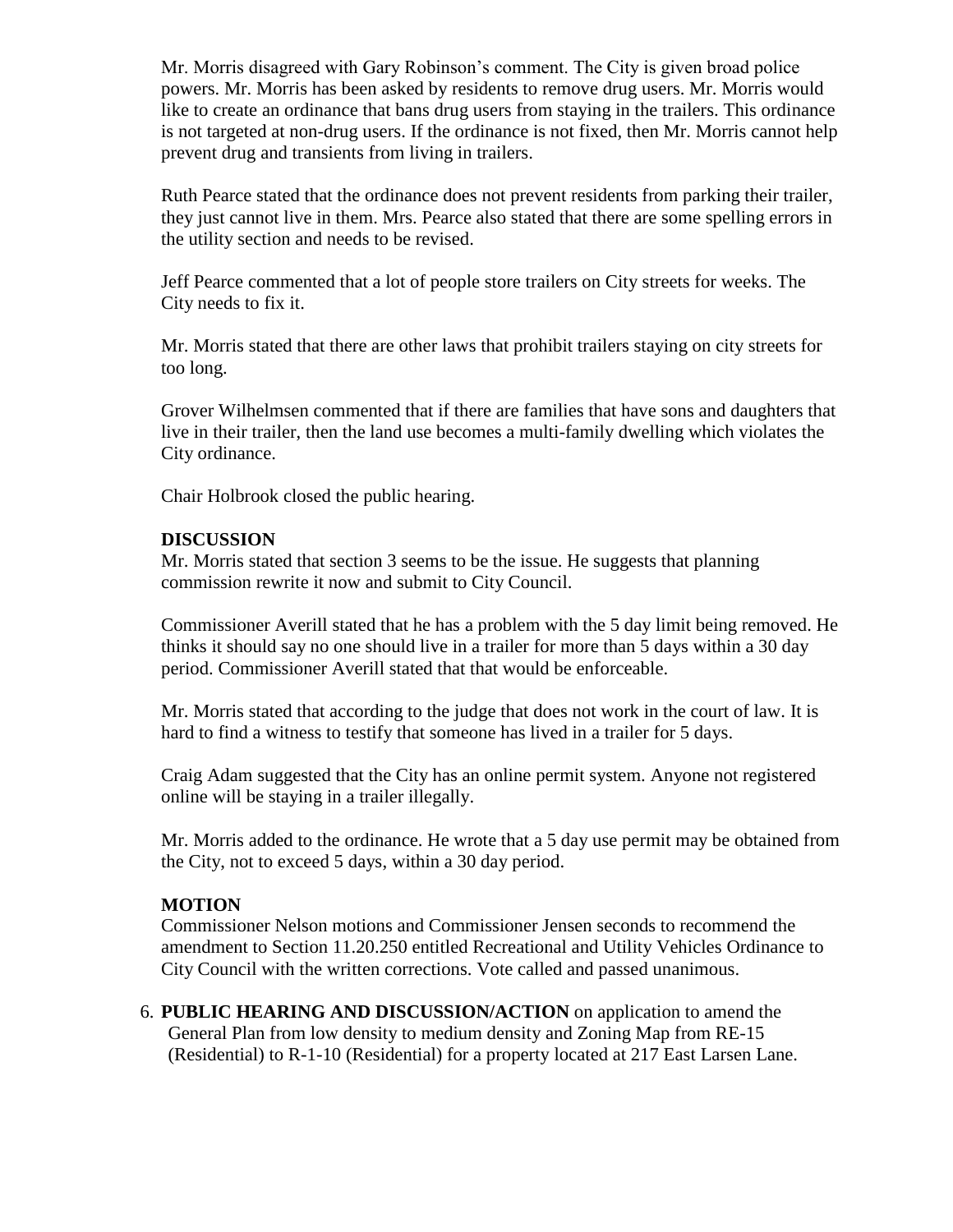Mr. Morris explained that the developer wants to come in and extend some R-1-10 zoning in order to put in a subdivision off Larsen Lane. The Planning Commission decides if the developer can rezone or not.

## **DISCUSSION**

Pat Burns, the developer, has been working with the Sattlerthwaites and the Warrens to do some development. The average lot size will be 13,000 square feet. Pat Burns is applying for the R-1-10 zone. Pat Burns is also working with the City to put a detention pond and open space as part of his development.

Commissioner Jensen asked how many building lots Pat plans on developing.

Pat Burns responded and said he plans on building about 19 lots.

## **COMMENTS**

Aaron Field asked if this development had multifamily units.

Mr. Morris stated that these are single family homes, not multi family.

Aaron Field asked if the R-1-10 zone requires 13,000 square foot lots.

Commissioner Averill responded and said in a R-1-10 zone, you can have lots from 10,000 square feet to 15,000 square feet.

Burton stated that the general plan says 15,000 square feet lots for all of this property. So essentially the developer is getting more lots in for the land by going to an R-1-10. There will be an increase in traffic.

Sarah H. asked if this property is just north of Walmart.

Chair Holbrook responded with a yes.

Sarah H. asked where the entrance will be located for the subdivision.

Chair Holbrook said the entrance will be off Larsen lane.

Gary Robinson stated that the City should stay with the master plan. With the water table and drainage, it will flood some of the homes south of the property. It should stay RE-15.

Melvin Heaps stated that he has a problem with his sewer. Adding a sewer for that many homes would cause problems for him on 700 N. The developer needs to hook the sewer up somewhere else, even though 700 N is the only place to do so. Mr. Heeps also has concern about the entrance and exit. There is no exit shown on the concept plan.

Chair Holbrook closed the public hearing.

## **DISCUSSION**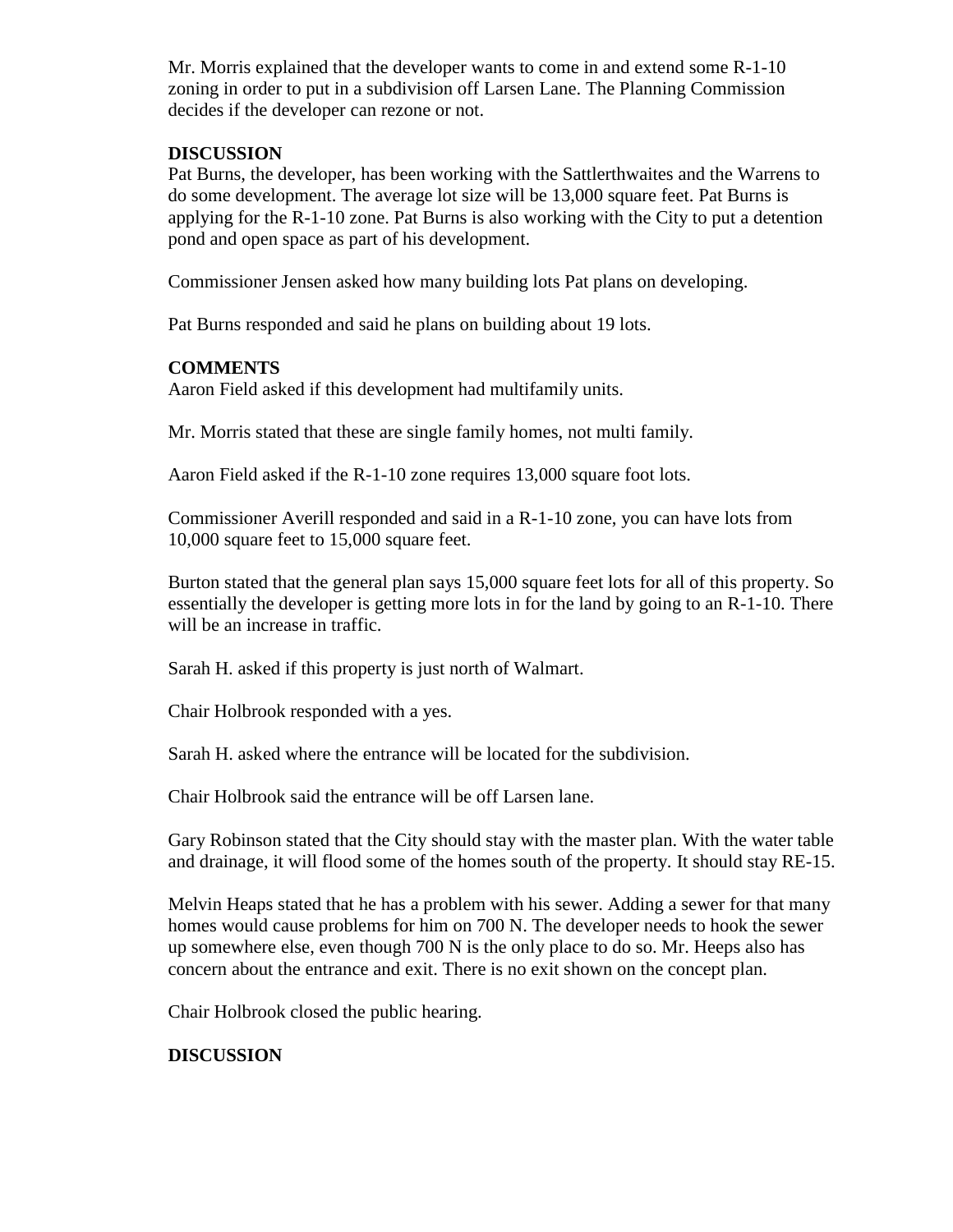Mr. Morris calls the developer up to the stand to explain how he will mitigate some of the water and sewer issues.

Pat Burns stated that he has been working with the City engineer, Matthew Robertson, and have both agreed to put in a detention basin. Everything will be carried into the storm drain. The sewer will be extended to the west as well.

Mr. Morris stated that fire code allows for a maximum of 30 lots on a stubbed road. The developer can have one access into his subdivision since there are less than 30 lots. Mr. Morris made some changes to the ordinance, including adding a section explaining exhibit A and clearing up some typographical errors.

Commissioner Shuman asked if the Satterthwaite property is zoned R-1-10.

Mr. Morris stated that the Satterthwaite property is currently zoned R-1-10. Mr. Morris also mentioned that traffic will increase by about 200 trips per day for this subdivision.

Commissioner Nelson stated that the City needs to keep in mind that there is a need for housing.

## **MOTION**

Commissioner Averill motions and Commissioner Shuman seconds to recommend the application to amend the General Plan from low density to medium density and Zoning Map from RE-15 (Residential) to R-1-10 (Residential) for a property located at 217 East Larsen Lane with the minor changes made to the ordinance. Vote called and passed unanimous.

7. **DISCUSSION/ACTION** on conditional use permit for commercial business located at 2458 N Highway 89 by David Skeen.

## **DISCUSSION**

Nathan Skeen runs an excavation company and would like to also run a side business fixing wrecked cars. There is an extra office with a restroom on site. There are spots for the cars and plans on building about five (5) cars at a time, and show three (3). The business will operate between 9:00 am and 5:00 pm.

Mr. Morris suggested having the business open Monday through Saturday, from 9:00 am and 7:00 pm. There will be no salvage vehicles or tow trucks.

Mr. Skeen states that these cars are coming from the insurance salvage title. There will not be tow trucks and no sale for parts. All salvage cars will be parked out of site in the back of their main building.

Commissioner Christensen suggested that there by a max of salvage vehicles in the back.

Commissioner Averill suggested that there be 5 broken down cars out back and 5 up front.